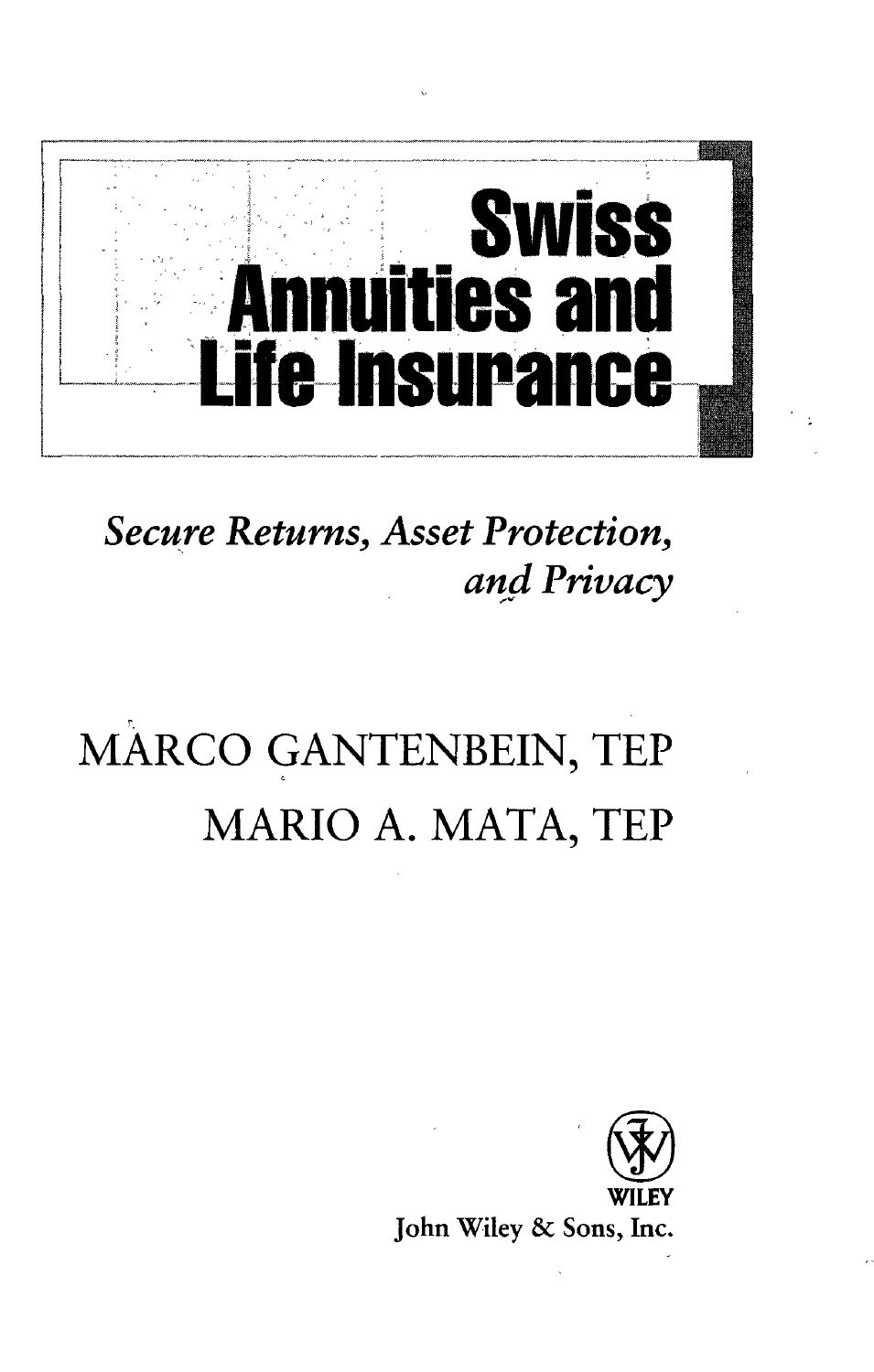

 $\mathbf{p}$ 

 $\mathbf{t}$ 

| Foreword                                                                                                                           | VÜ   |
|------------------------------------------------------------------------------------------------------------------------------------|------|
| <b>About STEP</b>                                                                                                                  | İX   |
| <b>About This Book</b>                                                                                                             | хi   |
| <b>Acknowledgments</b>                                                                                                             | Xiii |
| <b>Introduction</b><br>سر                                                                                                          | XV   |
| <b>List of Abbreviations</b>                                                                                                       | xvii |
| CHAPTER 1<br><b>Why Switzerland?</b><br>Christian H. Kälin, Henley & Partners, Zurich                                              | 1    |
| <b>CHAPTER 2</b><br><b>Switzerland: The Basics</b><br>Clive H. Church, University of Kent, Canterbury                              | 11   |
| <b>CHAPTER 3</b><br>The Life Insurance Industry in Switzerland<br>Peter Lüssi and Peter Fierz, PricewaterhouseCoopers, Zurich      | 27   |
| <b>CHAPTER 4</b><br><b>Insurance Regulation in Switzerland</b><br>Monica Mächler, Swiss Federal Office of Private Insurance, Berne | 49   |
| <b>CHAPTER 5</b><br>The Role and Supervision of Swiss Insurance Brokers<br>Moritz W. Kuhn, Meyer Müller Eckert Partners, Zurich    | 57   |

**Hi**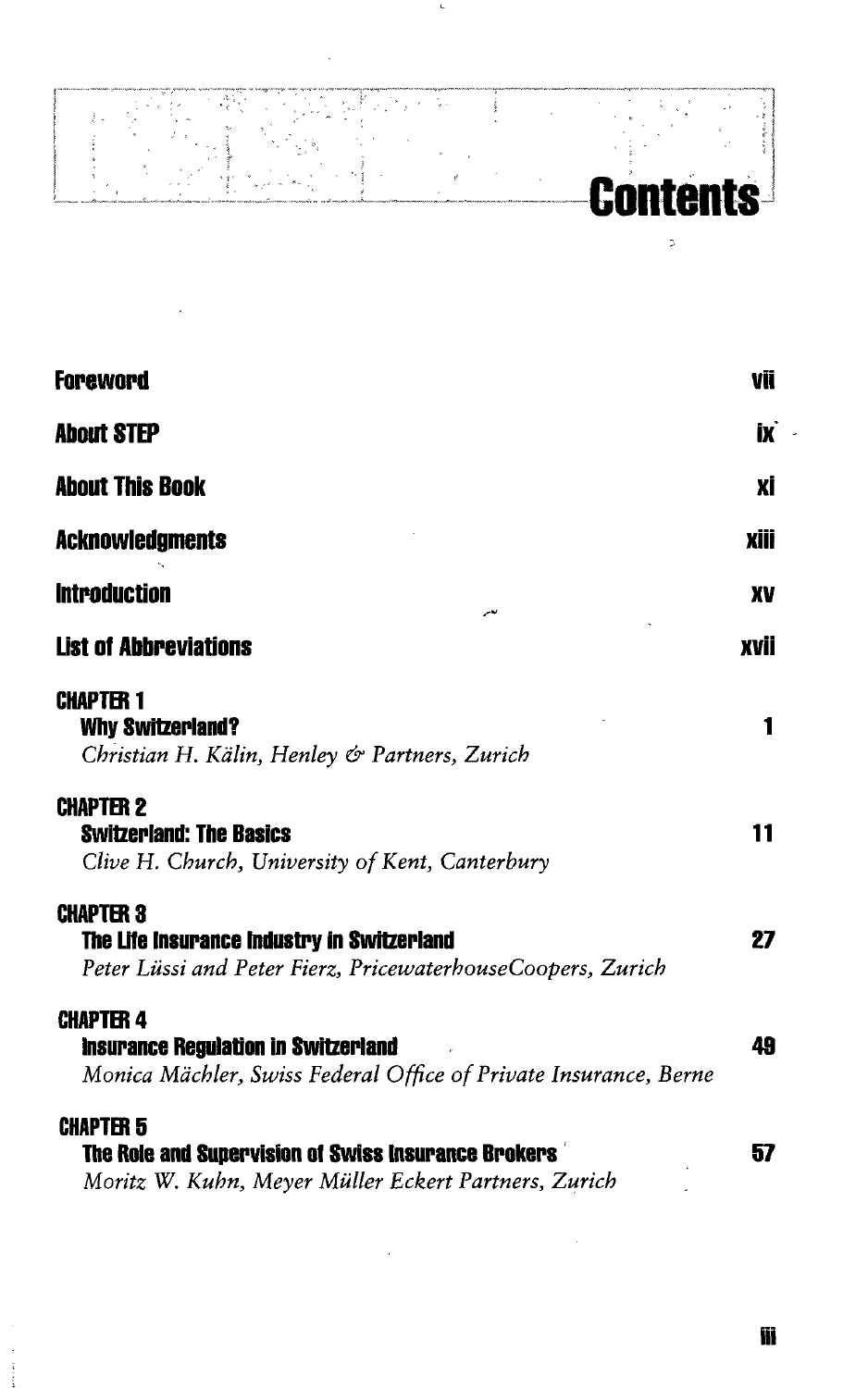| <b>CHAPTER 6</b><br><b>Asset Protection Through Swiss Annuities and Life Insurance</b><br>Joachim Frick, Baker & McKenzie, Zurich                                                                                                                                                    | 87  |
|--------------------------------------------------------------------------------------------------------------------------------------------------------------------------------------------------------------------------------------------------------------------------------------|-----|
| <b>CHAPTER 7</b><br><b>Asset Protection Through Swiss Annuities and Life</b><br><b>Insurance: The View from the United States</b><br>Mario A. Mata, Cantey & Hanger, LLP, Dallas                                                                                                     | 81  |
| <b>CHAPTER 8</b><br><b>Global Wealth Preservation Planning Using Swiss Insurance</b><br><b>Products and International Trusts</b><br>Mario A. Mata, Cantey & Hanger, LLP, Dallas                                                                                                      | 97  |
| <b>CHAPTER 9</b><br>The Advantages of Liechtenstein Annuities and Life Insurance<br>Alexander T. Skreiner, former Managing Director, CapitalLeben,<br>Liechtenstein                                                                                                                  | 129 |
| <b>CHAPTER 10</b><br>Asset Protection through Liechtenstein Annuities and Life<br><b>Insurance</b><br>Johannes Gasser and Markus Schwingshackl                                                                                                                                       | 149 |
| <b>CHAPTER 11</b><br><b>Swiss Annuities versus Asset Protection Trusts</b><br>Maehala R. Nathan, Swiss Annuity Consulting Group, Zurich                                                                                                                                              | 167 |
| <b>CHAPTER 12</b><br><b>Swiss Annuities in Self-Directed Retirement Plans</b><br>Marco Gantenbein, Swiss Annuity Consulting Group, Zurich                                                                                                                                            | 179 |
| <b>CHAPTER 13</b><br><b>Survey of Basic U.S. Federal Income Tax Considerations in</b><br><b>Purchasing and Holding an Annuity or Life Insurance</b><br><b>Contract Issued by a Swiss or Liechtenstein Insurance Company</b><br>Frederic J. Gelfond, Deloitte Tax LLP, Washington, DC | 193 |

 $\mathbf{t}_i$ 

 $\ddot{\phantom{0}}$ 

 $\ddot{\phantom{0}}$